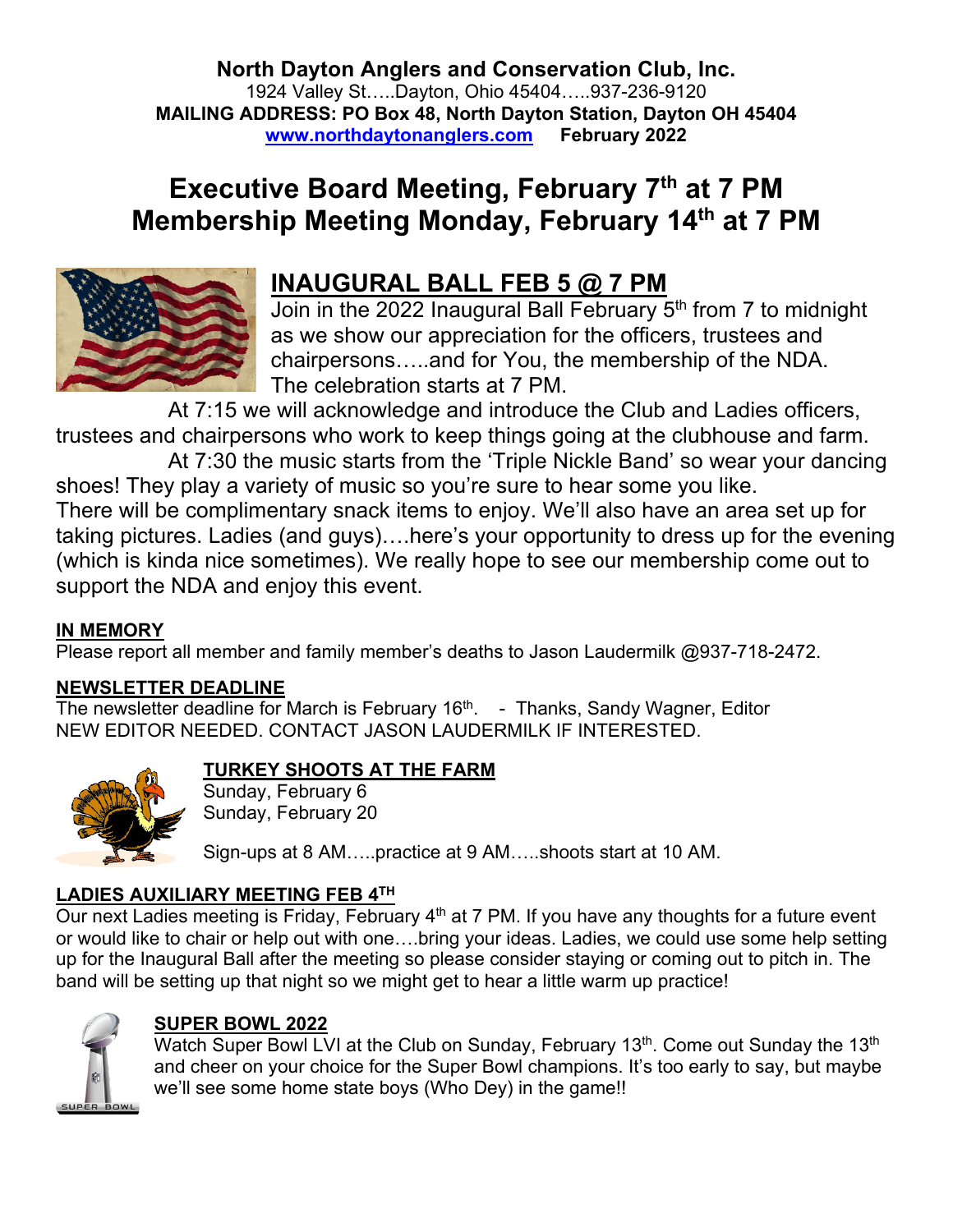

#### **FISH FRY**

Thank you to everyone who came to our January fish fry. It was a great crowd and a lot of fun. Sadly though, we had some of our workers come down with Covid virus the next day. Our members health and wellbeing during our

events is our number one priority. Therefore, we have decided to postpone our February fish fry. We are hopeful that the virus slows down enough to allow us to resume having fish frys in March. Thank you for your understanding.



## **RELOCATING OF FRONT ROW CAMPERS**

Attention front row (sites 15-23) campers. On February 19th (weather permitting) we will be spreading out the front row of campers at the farm. This is in order to comply with the county regulations that states there needs to be 10 feet between campers. We would like for you to be present to help with this move. The more people present the quicker it will go. If you are unable to help, please make sure all items inside your camper are secured,

so the camper can be moved safely. We also need all personal items (grills, tables, chairs, lawn mowers, trash cans, etc..) temporarily pulled away from the campers so that we are able to move the camper freely. We will send a reminder out as the date gets closer. If you have any questions or concerns please contact our camping chairman, Jason Laudermilk, at jlaudermilk15@gmail.com

## **FINAL MAILING**

## **FINAL MAILING OF NEWSLETTER**

The February newsletter will be the last one that gets mailed. We will continue to print some and they will be available at the club by the front

door. We will also continue to email the newsletter to those that we have a valid email for. You can always access the current and past newsletters on our website. Thank you.

## **APPROVED BY-LAW CHANGE PROPOSED BY-LAW CHANGE**

|              | <b>Bylaw Amendment:</b>                                                                                                                                                                                                                           |                |                |                |
|--------------|---------------------------------------------------------------------------------------------------------------------------------------------------------------------------------------------------------------------------------------------------|----------------|----------------|----------------|
| meetings.    | Current Bylaw Article IV Section 2.0 Paragraph 3: A minimum of 24 hours of time must be donated to<br>Current Bylaw Article is a set of a tendance of additional meetings beyond the required number of                                           |                |                |                |
|              | New amended Bylaw:                                                                                                                                                                                                                                |                |                |                |
|              | Motion to be made to amend club bylaw in Article IV, Section 2.0 (Probationary Period for New<br>Members), Paragraph 3, to read as follows.                                                                                                       |                |                |                |
|              | A minimum of 30 credit hours of time must be donated to the NDA in the form of work or<br>attendance of additional meetings beyond the required number of meetings. Credit hours will<br>be defined and awarded in accordance with club rule #20. |                |                |                |
|              | <b>Club Rule Addition #20:</b>                                                                                                                                                                                                                    |                |                |                |
|              |                                                                                                                                                                                                                                                   |                |                |                |
|              | Club rule #20 shall read as the following:                                                                                                                                                                                                        |                |                |                |
|              | Credit hour criteria shall be defined and set forth by the board. The Board reserves the right to change<br>or adjust credit hour criteria as they see fit. Current criteria are as listed below.                                                 |                |                |                |
|              | Event                                                                                                                                                                                                                                             |                | Credits        |                |
|              |                                                                                                                                                                                                                                                   |                |                | Clean          |
|              |                                                                                                                                                                                                                                                   | Set Up         | Event          | Up             |
|              | <b>Clubhouse events</b>                                                                                                                                                                                                                           | $\mathbf{1}$   | $\overline{2}$ | 3              |
|              | Farm cookouts/events (excluding Stag)                                                                                                                                                                                                             | $\mathbf{1}$   | $\overline{2}$ | 3              |
|              | <b>Special Fishing Derby</b>                                                                                                                                                                                                                      | $\mathbf{1}$   | $\overline{2}$ | $\overline{2}$ |
|              | <b>Member Youth Derby</b>                                                                                                                                                                                                                         | $\mathbf{1}$   | $\overline{2}$ | $\overline{2}$ |
|              | Fish Fry's                                                                                                                                                                                                                                        | $\mathbf{1}$   | $\overline{2}$ | $\Delta$       |
|              | <b>Work Party (Manual Labor)</b>                                                                                                                                                                                                                  |                | 3/hr           |                |
|              | Repair/Maintenance work                                                                                                                                                                                                                           |                | 3/hr           |                |
|              | <b>Stag</b>                                                                                                                                                                                                                                       | $\overline{2}$ | 6              | 6              |
|              | Coonskin (for weekend)                                                                                                                                                                                                                            |                | 8              |                |
| <b>VOTES</b> | Chairman of event                                                                                                                                                                                                                                 |                | 10             |                |
|              | Ladies' Auxiliary events                                                                                                                                                                                                                          |                | $\overline{2}$ |                |
|              | <b>Meetings beyond required</b>                                                                                                                                                                                                                   |                | $\mathbf{1}$   |                |
|              |                                                                                                                                                                                                                                                   |                |                |                |
|              |                                                                                                                                                                                                                                                   |                |                |                |
|              |                                                                                                                                                                                                                                                   |                |                |                |
|              | Clubhouse Events: All events at the clubhouse on Valley Street including but not limited to Inaugural                                                                                                                                             |                |                |                |
| etc          | Ball, Easter, chili cook off, Christmas party, NFL kitchen, Election Day, Wednesday kitchens, Poker Run,                                                                                                                                          |                |                |                |

#### **Article X** Section 4 Fishing and Shooting Fishing in the lakes and use of the range shall be limited to members and their family (husband, wife and children living at home, under the age of 21) except that 2 youths under the age of 16 may fish or<br>Shoot if accompanied by a member. Members of the Juniors organization can fish or shoot when accompanied by an adult member. There shall be no boats permitted in the lakes except equipment necessary for maintenance purposes. With a written release from their parents, organized youth groups<br>of limited size, with the approval of the Executive Committee and proper supervision may fish in the lakes. - Farm pass for guests shooting and fishing may be purchased at Club. One (1) and Two (2) day passes are available at Club. Dates of use must be on temporary membership card. Member must be present at farm with guests at all times Suggested change: Fishing in the lakes and use of the range shall be limited to members and their family (husband, wife, and children living at home, under the age of 21). A member may sponsor children under the age of 16<br>and children living at home, under the age of 21). A member may sponsor children under the age of 16 from outside their immediate family to mentor and introduce them to outdoor activities but must be accompanied by a member. Members of the Juniors organization can fish or shoot when accompanied<br>accompanied by a member. Members of the Juniors organization can fish or shoot when accompanied by an adult member. There shall be no boats permitted in the lakes except equipment necessary for by an adult member. There shall be no boats permitted in the lands disciple a quality and solution of limited<br>maintenance purposes. With a written release from their parents, organized youth groups of limited size, with the approval of the Executive Committee and proper supervision may fish in the lakes. Farm pass for guests shooting and fishing may be purchased at Club. One (1) and Two (2) day passes are available at Club. Dates of use must be on temporary membership card. Dates of use must be on temporary memorially be a What about those age 16-21? What about those age 10-211<br>\*Young adults from 16-21 must have farm pass for them to fish or shoot. See club rules farm pass details. (???)